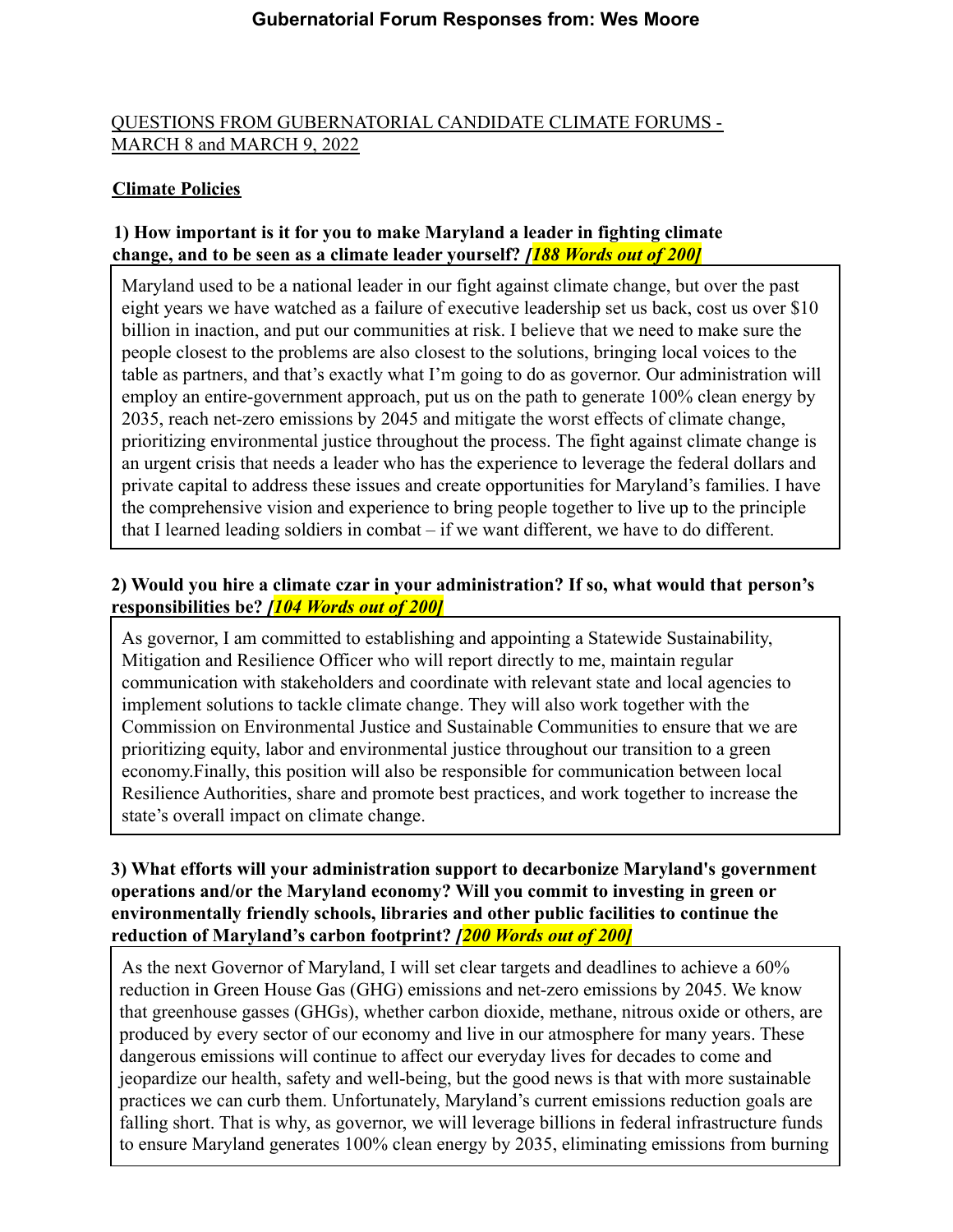fossil fuels. We will also electrify the state's transportation fleet, create incentives for people and companies to use electric vehicles (EVs), invest in energy efficiency through cost-saving programs and accelerate carbon capture and sequestration efforts. Finally, we must work with our agriculture and forestry industries to support more sustainable practices to reduce GHG emissions. These efforts will lower costs for consumers and produce tremendous advancements in our fight against climate change.

### **4) What are your plans for increasing access to affordable renewable energy for Maryland residents?** *[137 Words out of 200]*

To reach our clean energy goals by 2035 and energy independence, Maryland must dramatically increase investments in solar and wind production, as well as prioritize advancements in battery storage. With offshore wind alone, Maryland has the potential to meet a third of the total energy demand, equivalent to powering every home in the state. A Moore-Miller administration will ensure that additional families and communities, especially low-income communities, can affordably obtain solar installations for their homes or benefit from community solar programs. We will also focus on reducing energy consumption and the burden on our electric grid by setting aggressive energy efficiency targets for utilities, buildings and industries and putting consumer incentive programs in place that will enable Marylanders to affordably electrify their high-consumption appliances like heat pumps and purchase more efficient products like lightbulbs and smart thermostats.

#### **5) Does nuclear power need to be part of Maryland's clean energy portfolio? How do you propose to safely store nuclear waste from the Calvert Cliffs plant?** *[98 Words out of 200]*

My comprehensive plan sets aggressive targets to generate 100% clean energy by 2035, and achieve net-zero emissions by 2045. When it comes to nuclear energy production, we must focus our attention on strong safety precautions and proper waste disposal practices while also recognizing it is a major component of our energy portfolio and will have to remain so until we can make advancements in wind and solar generation and more importantly - battery storage. Our administration will work together with experts and stakeholders including the Maryland League of Conservation Voters to implement best practices for safely storing nuclear waste.

## **6) How would you commit to working with environmental justice advocacy organizations in Maryland to help you identify and select the heads of agencies and commissions responsible for protecting our environment? Do you feel the state should diversify the leaders on environmental commissions and in agencies?** *[200 Words out of 200]*

Environmental justice to me is about ensuring underrepresented communities that have been impacted the most by the effects of climate change, like air pollution, extreme heat, flooding and high energy costs, are protected and prioritized. And I will ensure these communities *always* have seats and voices at the table. I will work in close partnership with stakeholders,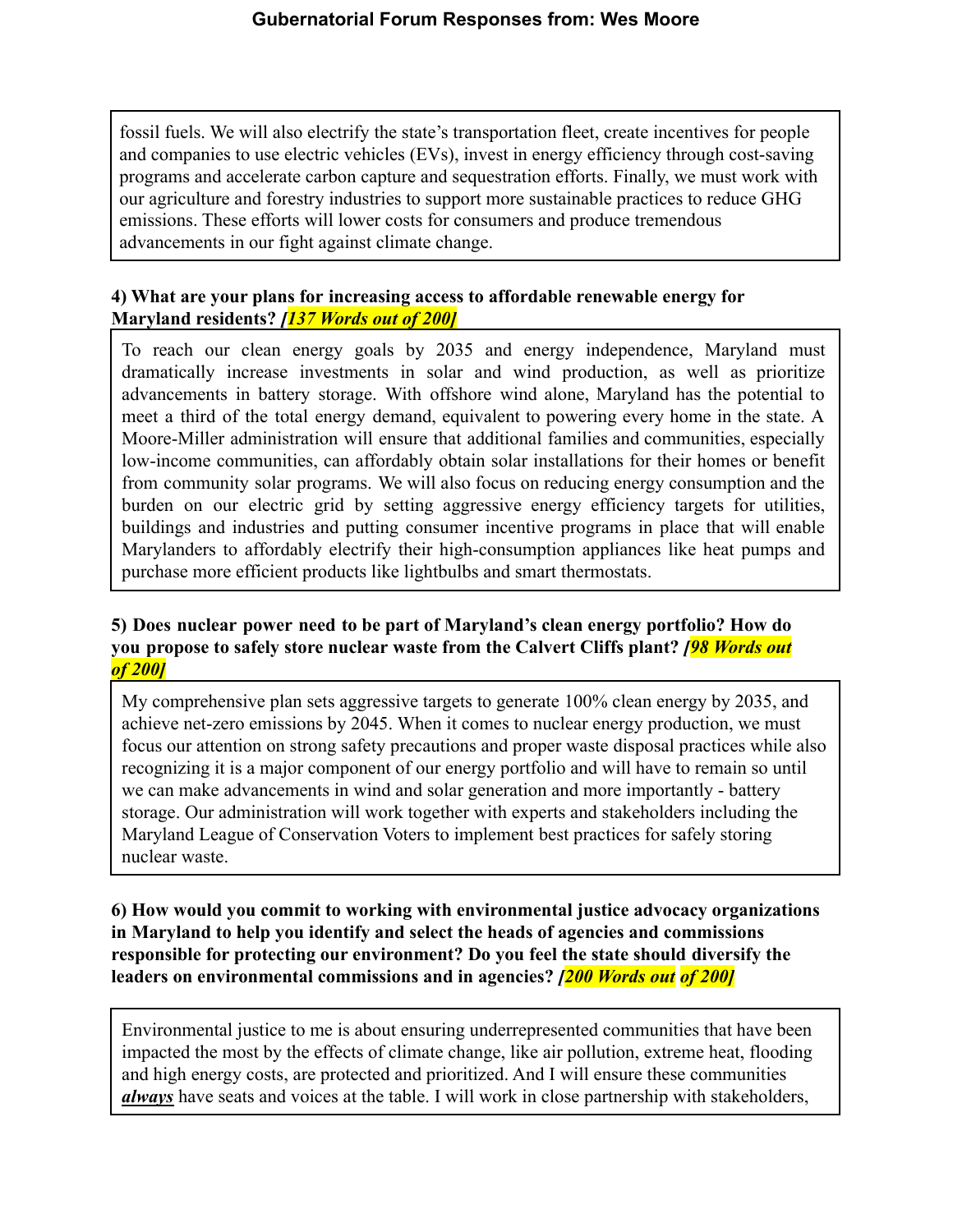including the Maryland League of Conservation Voters, in hiring decisions for agency heads and commissions responsible for protecting our environment because I believe the people closest to the challenges are also closest to the solutions. I also believe that our administration should reflect the diversity of Maryland. This is an issue I've led on throughout my career and will continue leading on as governor. When I became CEO of one of the nation's largest poverty fighting organizations, zero people in the executive team were people of color, when I left - over half were. Of the 25 current cabinet members, only six are women, zero are Black, and one is Puerto Rican. We must do a better job of building a diverse administration that is truly reflective of this state and that is exactly what I will do as the next Governor of Maryland.

# **7) How will you prioritize and ensure funding allocated to address environmental injustice will be used in the communities impacted most by climate change – and who will oversee this effort?** *[196 Words out of 200]*

As the CEO of one of the nation's largest anti-poverty nonprofits, people asked how inequities show themselves. My answer was simple: it shows itself everywhere. In the air they breathe, the water they drink, and the ability to live in communities resistant to the ever present dangers of climate change. Here in Maryland, low-income communities and communities of color are more likely to live in urban heat islands where temperatures can be seven degrees higher than neighboring areas. We cannot allow any community to be left behind and that means lifting up voices of the most vulnerable Marylanders. Our new state motto will be "leave nobody behind." As governor, I will not only empower the Environmental Justice Commission to do their work, but I will also make sure that the group's recommendations are recognized and implemented. Like the Maryland Climate Change Commission, it's time to get these great ideas off the drawing table and into action through formal accountability and mandates. Additionally, as we work to build a clean energy economy, we have to ensure that the communities that have been impacted the most benefit the most from these new technologies, jobs and reduced energy costs.

# **Agriculture and Water Quality**

**8) Agricultural runoff is widely accepted to be the biggest contributor to Chesapeake Bay pollution. How do you plan to reduce farm runoff? Have you accepted or do you plan to accept any campaign contributions from the poultry industry?** *[182 Words out of 200]*

Improving the monitoring of pesticide use and ensuring the reduction of conventional pesticide use is critical to the health and well-being of the environment and our communities. Not only will my administration work towards reducing conventional pesticide use, we will also leverage federal funds to improve storm and wastewater management systems and work with Maryland's thriving agriculture and forestry industry to implement sustainable practices to reduce runoff. My administration will also work to restore our oyster and mussel populations, which are natural filtration systems for our waterways, a key tool for improving our waterways and a mechanism to create economic opportunities for watermen and aquaculture growers.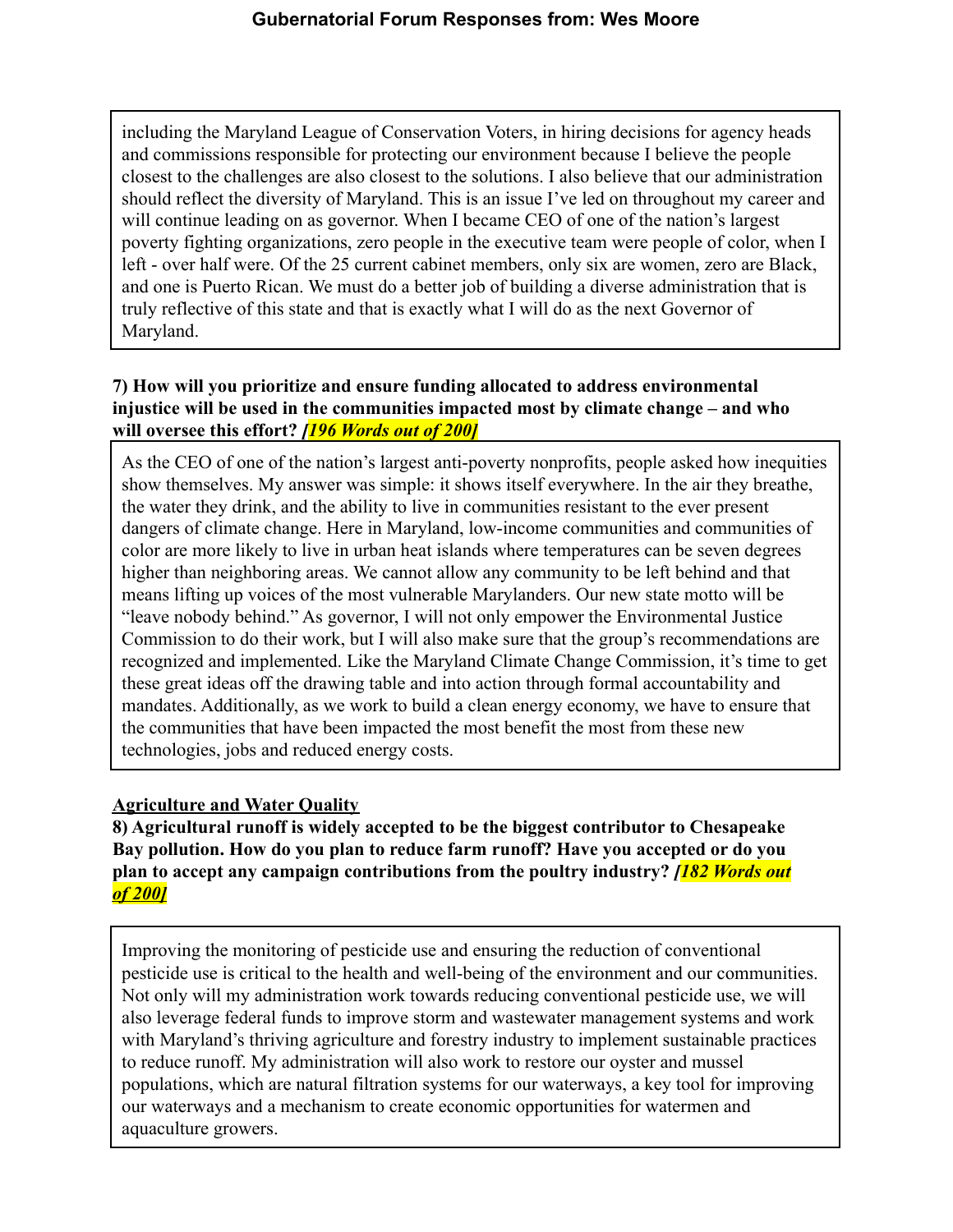I will always maintain absolute integrity and full transparency on all campaign finance contributions. Since announcing our campaign, we have raised nearly \$5 million from our grassroots coalition from all across the state, and 73% of those donations were \$100 or less. And as governor, I will be placing all of my assets into a blind trust to make clear that every decision our administration makes is in the best interest of the people of Maryland.

### **9) The state does not regulate or monitor emissions from poultry plants on the Shore, even though residents there have complained about ill effects from the ammonia and other greenhouse gasses. As governor, would you monitor this air quality?** *[141 Words out of 200]*

Maryland's agriculture and forestry industry is our largest private sector industry, supporting more than 80,000 jobs and generating billions in economic impact each year. This industry supplies us with critical resources, including food, but also unfortunately contributes to emissions and waste. I know our farmers and foresters care deeply about land conservation and our environment, and as governor, I will work with them to cut down on dangerous emissions and help them to implement more sustainable practices. By adopting more innovative strategies and technologies, we are protecting our environment while also helping to increase production and generate additional profits for these businesses. I am also committed to installing air quality sensors in the eight counties in Maryland that lack one to better monitor and take action to improve air quality and alert residents when local air pollution is particularly dangerous.

**10) Plastics are a major source of pollution for fish and crabs. Individual cities have instituted plastic bag bills, but most jurisdictions do not have them, and the state does not have one, either. As governor, what would you do to reduce plastic and microplastics in our waterways? What measures will you take to require manufacturers and merchants to cover the true cost of their production and use of plastics?** *[109 Words out of 200]*

Maryland needs to be doing everything that it can to reduce plastic waste, and mitigate damage that has already taken place. Reducing the prevalence of single-use plastics is a meaningful change that should be encouraged. My administration will make every effort to put the state in the best position possible to effect in the way that Marylanders use plastic. Bills introduced in the last legislative session including HB314, the "Plastic Bag Reduction Act," would ban the use of single-use plastics statewide. I fully support this bill and would gladly sign this legislation as governor. This is a statewide starting point that my administration would build off of going forward.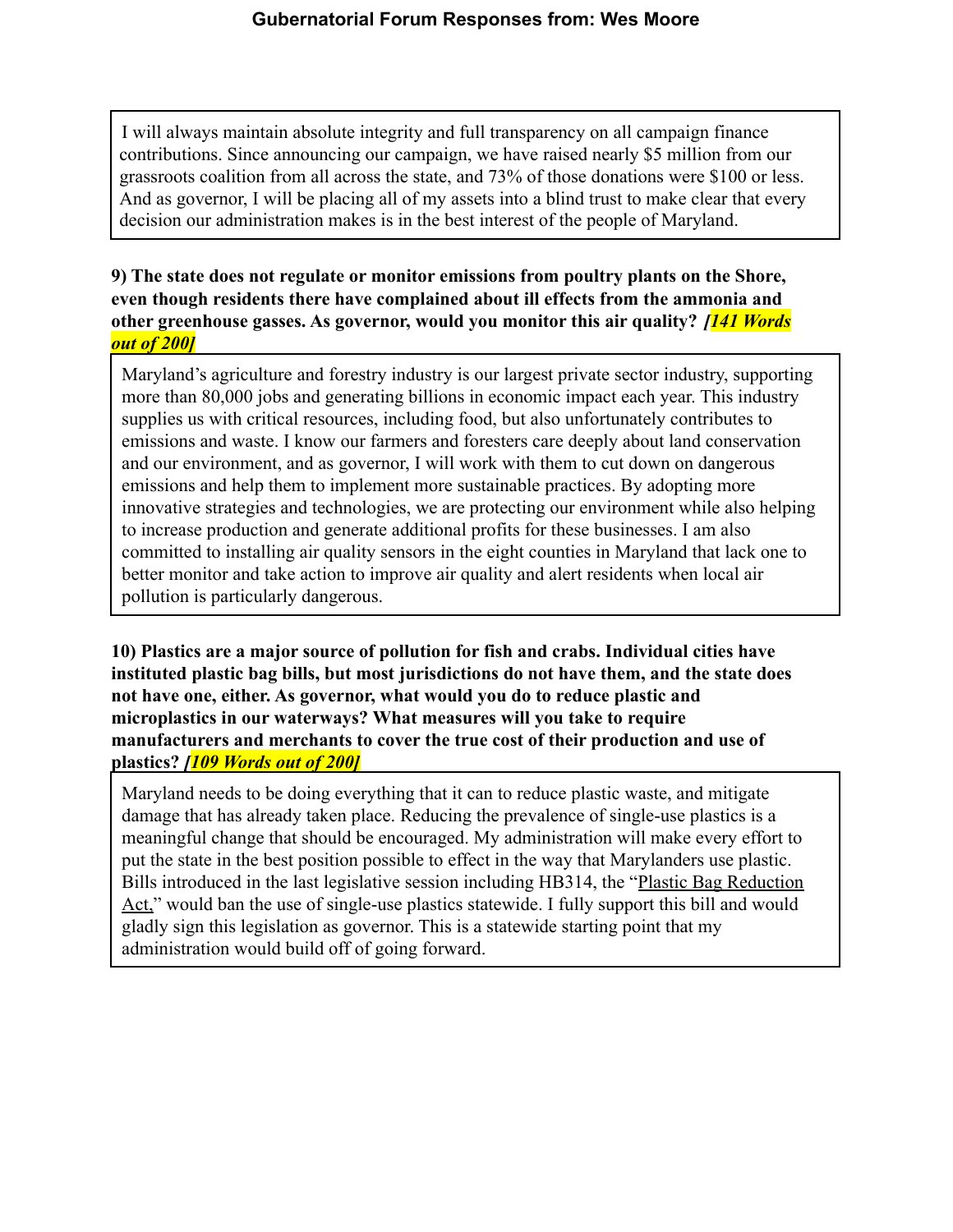## **Transportation**

## **11) Do you plan to revive the Red Line proposal in Baltimore? How would you make up for the economic development lost to Baltimore since Gov. Hogan killed the Red Line?** *[200 Words out of 200]*

We will fully support the revitalization of the Red Line. It's important to recognize the value of transportation, not only as a means of mobility but as an economic engine and as a vehicle for helping lift people out of poverty. It is clear that the governor's plan to replace the Red Line rail project with revisions to the Maryland Transit Authority regional bus lines is not meeting our communities' needs and particularly the ones that rely on public transit the most. A bus trip from Woodlawn High School to Hopkins Bayview would take an hour and 20 minutes, making it nearly impossible for someone without a car to find and keep a good job and it hinders the ability of our business to find employees. We need to do a better job of connecting people to opportunities and we will dedicate the resources needed to ensure that our public transportation system is reliable and gets people to work and school on time. This includes building the Red Line and making other improvements to the state's mass transit system, like approving commuter rail stations in West Baltimore, Bayview, and other historically neglected communities to provide people with access to employment.

# **12) Do you support proceeding with Gov. Hogan's plans to widen the Capital Beltway and Interstate 270? Do you anticipate that the next governor will be able to kill or alter the project?** *[194 Words out of 200]*

We are opposed to the plan for I-270 as proposed by the Hogan Administration. Little collaboration was provided between local jurisdictions and the current P3 procurement process is deeply flawed with minimal public oversight and transparency. Our administration will improve transit in the region in a manner that prioritizes equity, community voice, and increasing economic opportunity. We will build an efficient and equitable transportation system that unharnesses economic growth in our region, drives billions in new investment, protects our environment and our neighbors, and connects people with employers.We will provide equity and opportunity in transportation planning by ensuring that our efforts to improve mass transit focus on the people who rely on it the most, addressing the connection between transportation and public health, removing the politics from transportation planning and investment to ensure merit-based project funding, and implementing procurement reform. As a result of the billions of federal dollars coming to Maryland as a result of the infrastructure plan, we have an unprecedented opportunity to make the structural improvements needed to bring generational change to Maryland, but we must ensure that the economic opportunities that come with this investment are available to everyone.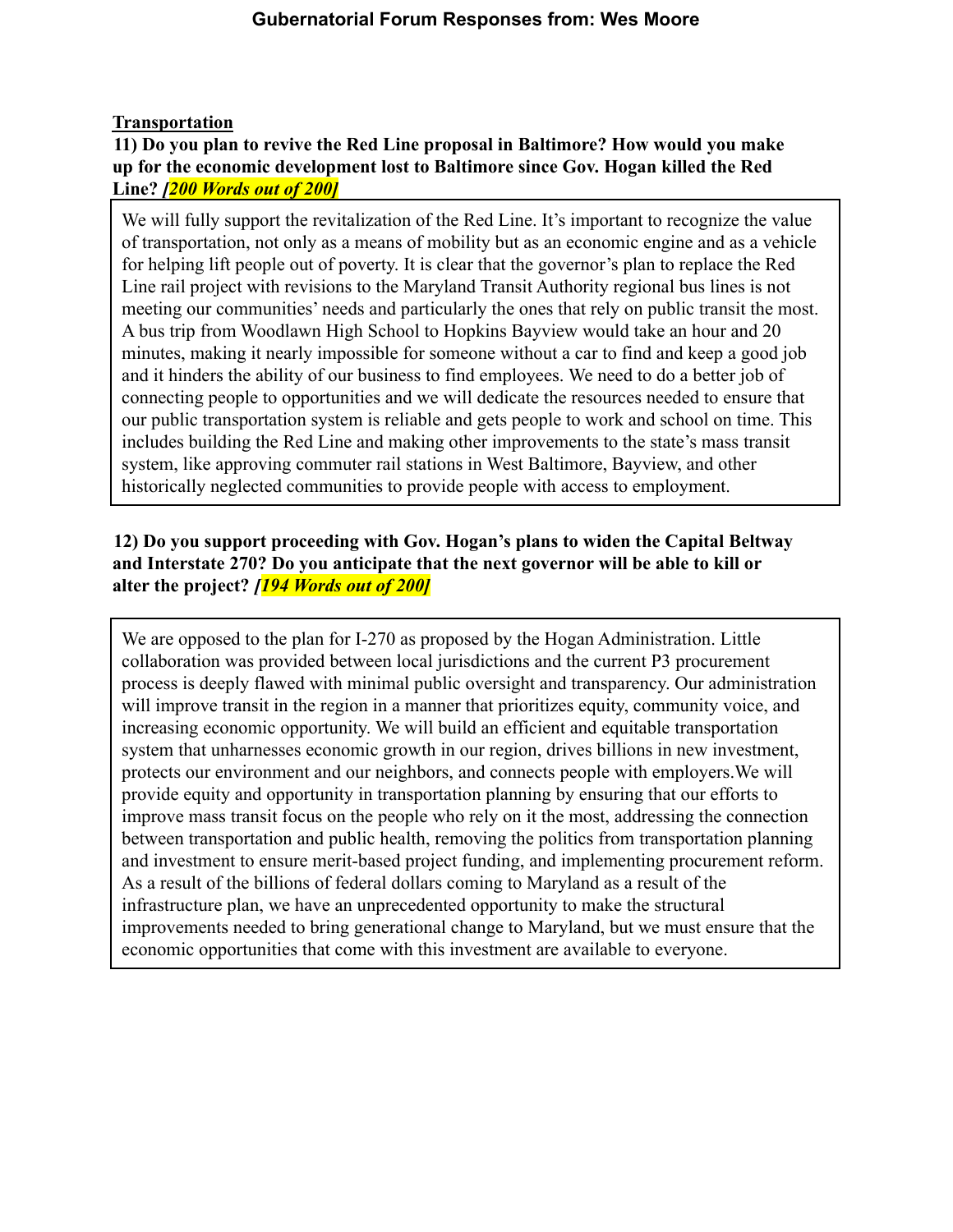**13) During the pandemic, transit ridership has fallen across the country. Because Baltimore's workforce has a high percentage of essential workers, Baltimore's ridership fell about 55-60% compared to 94% in the California bay area. With two out of three jobs in our region requiring at least a 90-minute commute by public transportation, how would you determine the level of investments you would make in public transit services?** *[193 Words out of 200]*

As a result of the billions of federal dollars coming to Maryland as a result of the infrastructure plan, we have an unprecedented opportunity to make the structural improvements needed to build a stronger economy, but we must ensure that the economic opportunities that come with this investment are available to everyone. Unreliable and unaffordable public transportation makes it nearly impossible for someone without a car to find and keep a good job and it hinders the ability of our businesses to attract and retain employees.

It's important to recognize the value of transportation, not only as a means of mobility but as an economic engine and as a vehicle for helping lift people out of poverty. We need to do a better job of connecting people to opportunities and a Moore-Miller administration will dedicate the resources needed to ensure that our public transportation system is reliable and gets people to work and school on time. This includes building the Red Line and making other improvements to the state's mass transit system, like approving commuter rail stations in West Baltimore, Bayview, and other historically neglected communities to provide people with access to employment.

**14) Shortly after coming to office, Gov. Hogan canceled the shovel-ready Red Line light rail project that would have brought 10,000 jobs in a five-year construction phase, dramatically reduced commute times, and \$3.0 - \$6.5 billion in transit-oriented-development. The Purple Line from Bethesda to New Carrollton was approved for construction and already has \$12.0 billion committed to development along its corridor. How would you make up for the economic development lost to Baltimore?** *[200 Words out of 200]*

We will fully support the revitalization of the Red Line. It's important to recognize the value of transportation, not only as a means of mobility but as an economic engine and as a vehicle for helping lift people out of poverty. It is clear that the governor's plan to replace the Red Line rail project with revisions to the Maryland Transit Authority regional bus lines is not meeting our communities' needs and particularly the ones that rely on public transit the most.A bus trip from Woodlawn High School to Hopkins Bayview would take an hour and 20 minutes, making it nearly impossible for someone without a car to find and keep a good job and it hinders the ability of our business to find employees. We need to do a better job of connecting people to opportunities and we will dedicate the resources needed to ensure that our public transportation system is reliable and gets people to work and school on time. This includes building the Red Line and making other improvements to the state's mass transit system, like approving commuter rail stations in West Baltimore, Bayview, and other historically neglected communities to provide people with access to employment.